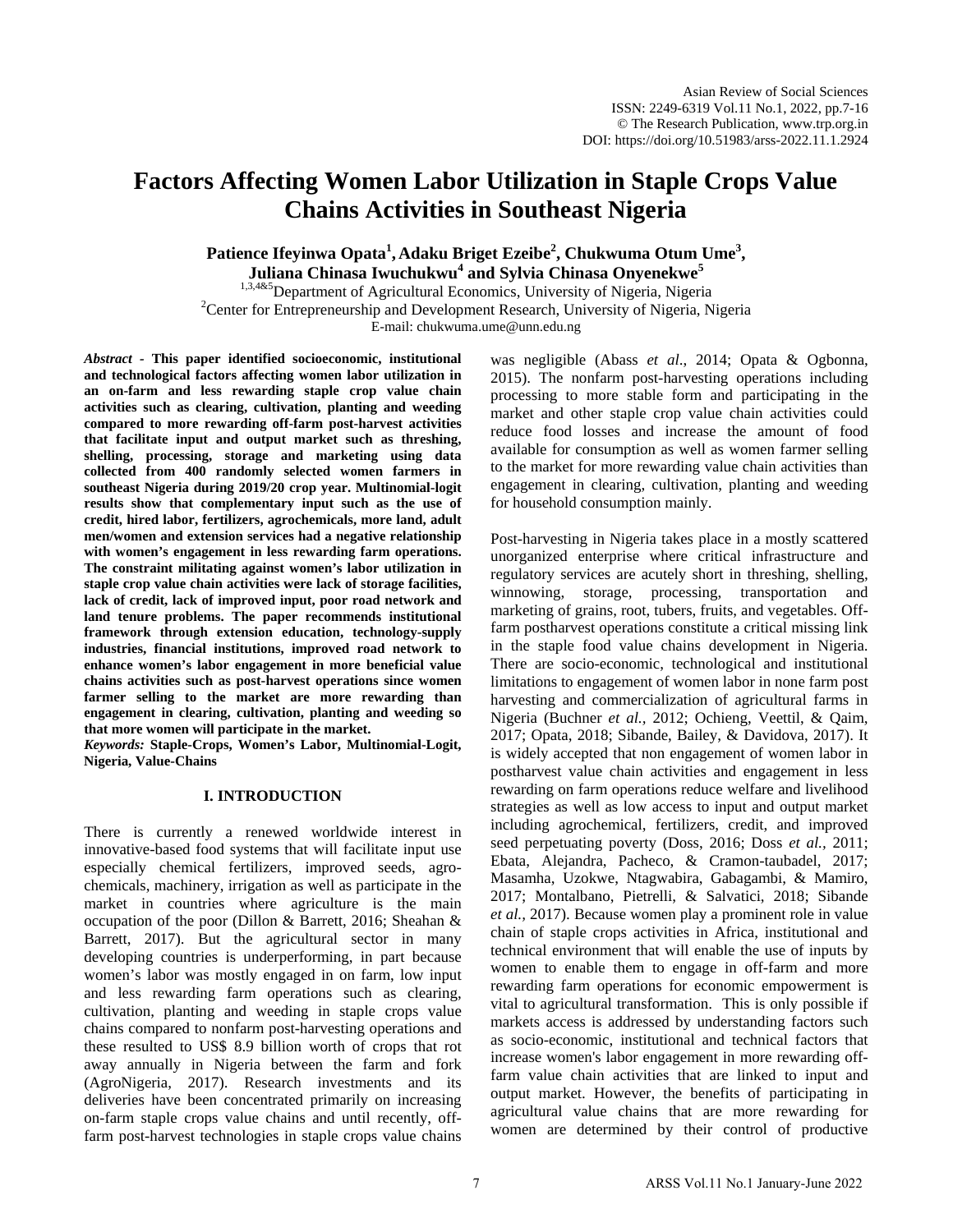resources and household-level decisions. Women farmers tended to have a lower output per unit of land and were less likely to be active in commercial farming than men because of gender-specific constraints. The constraints included a high rate of illiteracy among women, work and family responsibilities for women, limited access to training as well as market information and lack of access to extension services.

Despite the existence of gender policies in Nigeria, gender differences in access to complementary inputs, incentives, and information have persisted (Federal Ministry of Women Affairs and Social Development, 2007). There is a low level of consciousness about roles women play in the development of Nigeria; deep-rooted cultural beliefs and traditional practices that prevent women from playing their full roles in the development process of the country; lack of appropriate technology to reduce the workload of women; shortage of properly qualified female development agents to understand, motivate and empower rural women by eliminating the major constraints hindering their progress (Ajaero, 2017; Doss, Meinzen-Dick, Quisumbing, & Theis, 2018; Kassie, Stage, Teklewold, & Erenstein, 2015; Masamha *et al.,* 2017; Quisumbing, 1996). There is little information available on factors affecting women's labor utilization in staple crop value chains in southeast Nigeria. Most studies on value chains of staple crops have not addressed the issues of women labor utilization in staple crop value chains such as clearing, cultivation, planting weeding compared to off-farm staple crop value chains activities in dealing with transaction costs and returns that could enable commercialization (Jagwe, 2010; Masamha *et al.,* 2017; Omiti & Mccullough, 2009). There is little information available regarding the influence of socioeconomic, institutional, and technological factors on the choice of women labor utilization in the value chains of staple food crops at the household level in southeast Nigeria. In fact, none of the work on women studies in labor utilization has analyzed the socio-economic, institutional and technological factors influencing the choice of women labor utilization in various value chain activities starting from land preparation, planting, weeding, compared to post-harvest activities, which is the focus of this study. This will inform policies to tackle systematic local-specific constraints faced by women farmers utilizing labor at the different level of value chains of staple crops.

# **II. LITERATURE REVIEW**

Women generally play key roles in advancing agriculture because of their close affinity to natural resources and socio-cultural roles as food growers (Opata & Arua, 2017). The estimated shares of labor force participation of women in Africa have been well studied in the literature. Some studies argued that women's engagement in staple crop value chains accounts for 60 to 80 percent of the agricultural labor used to produce food both for household consumption and for sale (Faso & Division, 1995; Momsen, 1991). However, the statistical basis for the proportion of

women share of staple crop value chain labor has been questioned before (Doss *et al.,* 2011; Jackson, 2005). Doss *et al.,* (2011) own view on women's involvement in staple crop value chain in Africa is that they are involved only in the post-harvest value chains activities of staple crop limiting their contribution to national economy. Recently, two studies analyze the contribution of women labor to crop production with various results which differs with the region. Taking the female share of the agricultural labor force as a proxy (calculated as the total number of women economically active in agriculture divided by total population economically active in agriculture), (Doss *et al.,*  2011) suggests that women's labor contribution to staple crop value chains is slightly less than half. Palacios-Lopez *et al.,* (2017) used the Living Standard Measurement Study-Integrated Surveys on Agriculture (LSMS-ISA) initiative to compare male and female labor participation. They found that female labor share amount to slightly more than 50 percent in Uganda, Tanzania and Malawi (56, 52 and 52 percent respectively), which is also consistent with the slightly higher share of women in these population (52, 53 and 51 percent respectively).

Female-headed households represent between 3 and 38 percent of all households and produce between 2 and 17 percent of the value of food produced (Doss *et al.,* 2011). However, not only that none of these studies investigated the influence socio-economic, technological and institutional factors on the choice of women labor in crop production, the methodology adopted by most of these studies was purely descriptive. This study contributes to the ongoing empirical debate by analyzing the key technological, socio-economic and institutional determinant of choice of women labor utilized for value chains of staple crop in southeast Nigeria with a view to developing inclusive, evidence-based food security policies and strategies.

We undertake the task outlined on the specific objectives by employing the multinomial logistic regression model approach. The article is organized as follows. The next section outlines our methodological approaches including the framework/model we applied to address our specific objectives. Section 3 presents the results while the discussions follow in section 4. The final section concludes and draws policy implications.

# **III. MATERIALS AND METHODS**

# *A. Study Area and Data*

The study area is the South-east geopolitical zone of Nigeria. Five states constitute this zone: Abia, Anambra, Ebonyi, Enugu, and Imo, covering latitude  $4^{\circ}$  50'N to  $7^{\circ}$  10' N and longitudes  $6^0 40$ 'E to  $8^0 30$ 'E. The zone spreads over a total area of  $78,618$  km<sup>2</sup>, representing 8.5 percent of the nation's total land area. The area has a total population of 16,381,729, (World Meters, 2019).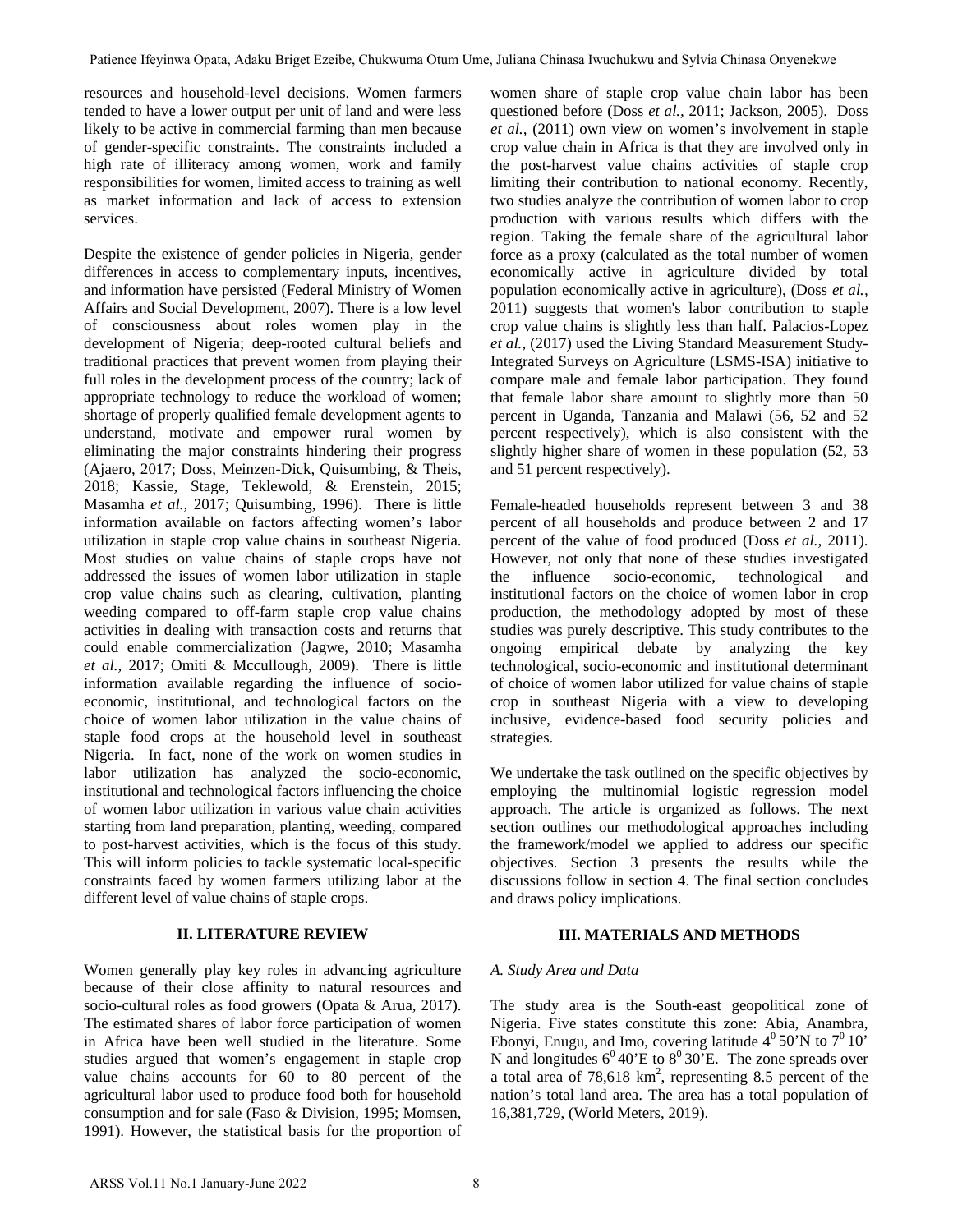Six-stage sampling technique was employed for the study. In stage one, two states were randomly selected from the five states using a simple random sampling technique. The two states were Enugu and Abia. In stage two, all the three zones in Abia were selected while three zones from six zones were selected using simple random sampling techniques. Zones from Abia were Aba, Umuahia, and Ohafia while those from Enugu were Enugu, Awgu and Nsukka zones. Stage three involves selection of local government areas, twelve rural local government areas were selected from the thirty-four Local Government Areas. Stage four involved the selection of rural communities. This stage involved a random selection of two rural communities from each of the twelve (12) rural Local Government Areas selected. This amounted to twenty-four (24) rural communities that were used for the study. Stage five involves selection of villages, a list of villages that make up each of the twenty-four (24) communities were gotten from the community head. From this list, two (2) villages were randomly selected from each of the sampled twenty-four (24) communities. This amounted to forty-eight (48) villages. Stage six is the selection of respondents. Here, the list of respondents was gotten from the village heads where there are women farmers, and from there eight or nine (8 or 9) household farmers were randomly selected from each village. This amounted to four hundred (400) household farmers. In each selected household, relevant female and male farmers were interviewed.

Data collection was undertaken during 2016 and 2017, and primarily involved administration of a set of structured questionnaires to each category of respondents, including using open-ended questionnaires for focus group discussions. Apart from primary sources, secondary information was sourced from journals, periodicals, United Nations, World Bank etc. We combined descriptive and inferential statistics in the analytical framework presented in the next section to analyze our data (using STATA).

#### *B. Analytical Framework and Empirical Model*

The choice of women's labor utilization in staple crop value chain activities can be understood by examining choices of women labor engagement in staple crops value chain activities in a constraint utility optimization framework where an individual woman is assumed to maximize her income from engagement in labor in terms of selection of different on farm and off-farm activities subject to a set of socio-economic, technological and institutional constraints. The framework is couched around five value chains activities [clearing (on farm operation 1), cultivation (on farm operation 2), planting (on farm operation 3), weeding (on farm operation 4) and post-harvesting (off-farm operation 5)] in a rural environment where women labor is utilized in varying quantities for clearing, cultivation, planting, weeding and post-harvesting. Choice of women labor utilization in this context is categorized based on their selection for either clearing or cultivation or planting or weeding and comparing them to post-harvesting and the

outcome depend on the socio-economic, institutional and technological factors influencing their choices. A frame of Multinomial logit regression model was used to present labor utilization decision choices. Here the dependent variables (labor utilization) are defined to have five possible conditional (choices) probabilities across clearing, cultivation, planting, weeding, and post-harvesting (i.e. the five on the farm and off-farm operation choices used in this study). The conceptual foundation for choice models is often appropriate for modeling discrete choice decisions such as the case of this study. In the implementation model, women labor utilization in on-farm and off-farm operations choices are modeled with a five-equation system. Thus a set of coefficients  $\beta^{(1)}$ ,  $\beta^{(2)}$ ,  $\beta^{(3)}$ ,  $\beta^{(4)}$ ,  $\beta^{(5)}$  corresponding to five possible options step 1, 2, 3, 4, 5 in on-farm and off-farm operations can be estimated as: Factors Affecting Women Labor Affecting Wollet and Southeast Northern Research Affecting Network is a material behavior and the material methodology in the content of content in the content of the content of the content o

$$
Pr(Z = 1) = \frac{e^{x\beta(1)}}{e^{x\beta(1)} + e^{x\beta(2)} + e^{x\beta(3)} + e^{x\beta(4)} + e^{x\beta(5)}} \dots \dots \dots (1)
$$

$$
Pr(Z = 2) = \frac{e^{x\beta(1)}}{e^{x\beta(1)} + e^{x\beta(2)} + e^{x\beta(3)} + e^{x\beta(4)} + e^{x\beta(5)}} \dots \dots \dots \dots \dots (2)
$$

$$
Pr(Z = 3) = \frac{e^{x\beta(3)}}{e^{x\beta(1)} + e^{x\beta(2)} + e^{x\beta(3)} + e^{x\beta(4)} + e^{x\beta(5)}} \dots \dots \dots \dots (3)
$$

$$
Pr(Z = 4) = \frac{e^{x\beta(1)}}{e^{x\beta(1)} + e^{x\beta(2)} + e^{x\beta(3)} + e^{x\beta(4)} + e^{x\beta(5)}} \dots \dots \dots \dots (4)
$$

................(5) )5()4()3()2()1( )5Pr( <sup>β</sup> <sup>β</sup> <sup>β</sup> <sup>β</sup> <sup>β</sup> *x x x x x eeeee <sup>e</sup> <sup>Z</sup>* ++++ ==

The model, however, is unidentified because there is more than one solution t  $\beta^{(1)}$   $\beta^{(2)}$   $\beta^{(3)}$   $\beta^{(4)}$   $\beta^{(5)}$  that leads to the same probabilities for  $Z = 1$ ,  $Z = 2$ , and  $Z = 3$ ,  $Z = 4$ ,  $Z = 5$ .

To identify the model, one  $\beta^{(1)}$ ,  $\beta^{(2)}$ ,  $\beta^{(3)}$ ,  $\beta^{(4)}$ , is arbitrarily set to 0. That is, if we arbitrarily set  $\beta^{(5)}$  = 0 the remaining coefficients  $\beta^{(1)}$ ,  $\beta^{(2)}$ ,  $\beta^{(3)}$ ,  $\beta^{(5)}$  $\beta^{(4)}$ 

would measure the change relative to the  $Z = 4$ groups. In order words, we would be comparing the most vertically differentiated or rewarding off-farm operations (5) that engages women in input and output market with the less beneficial on-farm operations (1 2 3 & 4). Setting  $B^5$  = 0, the above equations become:

$$
Pr(Z = 1) = \frac{e^{x\beta(1)}}{e^{x\beta(1)} + e^{x\beta(2)} + e^{x\beta(3)} + e^{x\beta(4)} + 1}
$$
.............(6)  
\n
$$
Pr(Z = 2) = \frac{e^{x\beta(2)}}{e^{x\beta(1)} + e^{x\beta(2)} + e^{x\beta(3)} + e^{x\beta(4)} + 1}
$$
.............(7)  
\n
$$
Pr(Z = 3) = \frac{e^{x\beta(3)}}{e^{x\beta(1)} + e^{x\beta(2)} + e^{x\beta(3)} + e^{x\beta(4)} + 1}
$$
.............(8)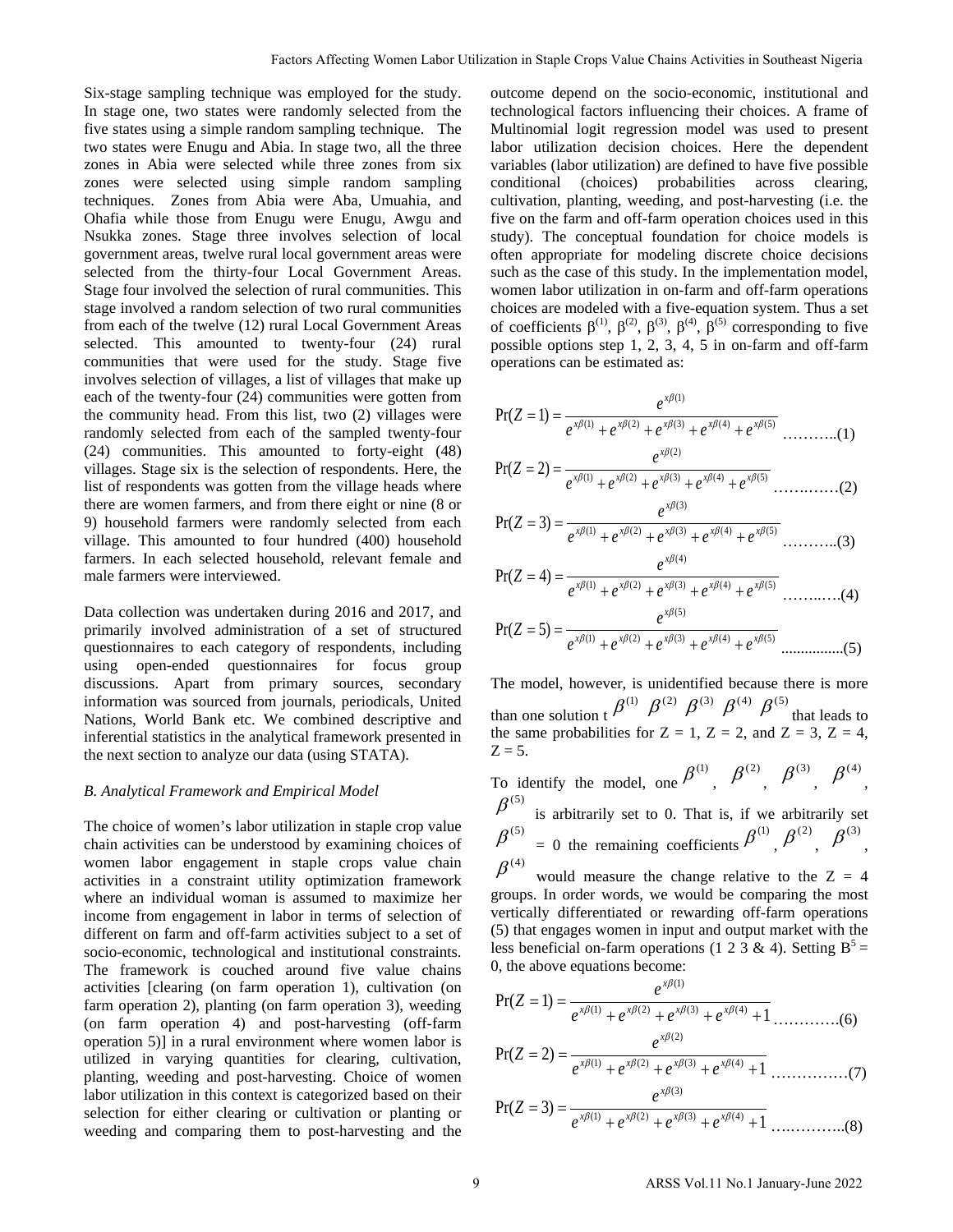$$
Pr(Z = 4) = \frac{e^{x\beta(4)}}{e^{x\beta(1)} + e^{x\beta(2)} + e^{x\beta(3)} + e^{x\beta(4)} + 1}
$$
.............(9)  

$$
Pr(Z = 5) = \frac{e^{x\beta(5)}}{e^{x\beta(1)} + e^{x\beta(2)} + e^{x\beta(3)} + e^{x\beta(4)} + 1}
$$
.............(10)

The relative probability of  $Z = 1$  to a base category is

. If we call this the relative likelihood and assume that X and  $\beta_k^{(1)}$  are vectors equal to  $(x_1, x_2,...; x_k)$  $\mathbf{x}_{k}$ ) and ( $\beta_1^{(1)}\beta_2^{(1)}..., \beta_k^{(1)}$ ) respectively. The ratio of the relative likelihood for one unit change in  $x_i$  relative to the base category is then  $^{(1)}$  $Pr(Z=5)$  $\frac{\Pr(Z=1)}{P(Z=1)} = e^{x\beta}$  $\frac{Z=1}{Z=5}$  =

$$
\frac{e^{\beta_1^{(1)}X_1} + \dots + \beta_1^{(1)}(x_1 + 1) + \dots + \beta_k^{(1)}x_k}{e^{\beta_1^{(1)}X_1 + \dots + \beta_k^{(1)}x_k}} = e^{\beta_1^{(1)}} \dots \dots \dots \dots (11)
$$

Thus, the exponential value of a coefficient is the relative likelihood ratio for one unit change in the corresponding variable as reported by (Opata, 2018). Considering that women farmer make decisions regarding which staple crops value chain activities to perform with their labor (for example, land clearing in on-farm operation 1; cultivation in on-farm operation 2; planting in on-farm operation 3; weeding in on-farm operation 4 and post-harvesting offfarm operation 5). Thus if  $Z_1$ ,  $Z_2$ ,  $Z_3$ ,  $Z_4$ ,  $Z_5$  are the dependent variables representing (on-farm operation 1), which denotes land clearing; (on-farm operation 2), denoting cultivation; (on-farm operation 3), which denotes planting; (on-farm operation 4) denoting weeding and (off-farm operation 5) denoting post-harvesting including processing, storage, marketing in this paper. Then Multinomial logit model will be fitted to test how dependent variables: staple crop value chains activities 1, 2, 3, 4, 5 can be explained by some independent variable xjs. EVENCE 12 Patience If  $\frac{\partial^2 u}{\partial x^2} + \frac{\partial^2 u}{\partial y^2} = 0$ <br>
ARS FOR THE REAL AND THE CHINESE CONFIDENCE CONFIDENCE IS  $\frac{\partial^2 u}{\partial y^2} = \frac{\partial^2 u}{\partial x^2} + \frac{\partial^2 u}{\partial y^2} = \frac{\partial^2 u}{\partial y^2} + \frac{\partial^2 u}{\partial y^2} = 0$ <br>
ARS FOR THE 2022 10 Pati

### *C. Data Analysis*

Data were analysed with descriptive statistics and econometric estimation procedures using STATA. Data were analysed using the multinomial regression model. The basic multivariate model to test the effects of socioeconomic, institutional and technological variables on women labour utilization in staple crops value chains (clearing, cultivation, planting, weeding compared to postharvesting) is stated as:

 $Z_1 = F(X_1, X_2, X_3, X_4, X_5, X_6, X_7, X_8, X_9, X_{10}, X_{11}) + \mu$  (12)  $Z_2 = F(X_1, X_2, X_3, X_4, X_5, X_6, X_7 X_8, X_9, X_{10}, X_{11})_+ \mu$  (13)  $Z_3 = F(X_1, X_2, X_3, X_4, X_5, X_6, X_7 X_8, X_9, X_{10}, X_{11}) + \mu$  (14)  $Z_4 = F(X_1, X_2, X_3, X_4, X_5, X_6, X_7 X_8, X_9, X_{10}, X_{11})_+ \mu$  (15)  $Z_5 = F(X_1, X_2, X_3, X_4, X_5, X_6, X_7 X_8, X_9, X_{10}, X_{11}) + \mu$  (16)

#### Where

 $X_1$  = Active adult members (AAM) (No. of members)

 $X_2$  = Levels of education (EDU) (in years);  $X_3$  = Use of hired Labor (HL) (0 or 1)  $X_4$  = Head of household (HHH)(farming =1, otherwise 0)  $X_5$  = Credit use (CA) (in  $\mathbb{H}$ )  $X_6$  = Fertilizer use (FA) (in kg)  $X_7$  = Knowledge of extension agents (EXS) (0 or 1)  $X_8$  = Use of agrochemicals (AGC) (0 or 1)

 $X_9$  = Distance to market (MRD) (in km)

 $X_{10}$  = Age of women farmers (AGE) (in years)

 $X_{11}$  = Distance to Asphalt road (ARD) (in km)

 $X_{12} = \mu$  = error term

The justification for the inclusion of these variables is as follows. Active adult member is the number of household members that could participate in staple crops value chains. This variable is very important in facilitating engagement of women in more rewarding and off-farm operation such as post-harvesting against other less rewarding on farm operations such as clearing, cultivation, planting and weeding. If there are many adult men and women in the household, the value chains activities in clearing, cultivation, weeding, and planting is shared among them and the women's labor engagements will be more likely to be utilized for post-harvesting against clearing, cultivation, planting and weeding.

Education was found to be negatively related to the engagement of women labor in less rewarding on farm operations such as clearing, cultivation, planting and weeding but positively related to the more rewarding postharvesting (Iweagu, 2012) and the study showed that a unit increase in education decreases the probability that a woman would utilize her labor for less rewarding farm operations by about 2.82. This could only be explained by the fact that most educated women may be engaged in more rewarding economic activities to enable them to earn more income to hire labor for less rewarding farm operations such as clearing, cultivation, planting, weeding while engaging her labor in more rewarding post-harvesting including processing, storage, marketing to increase income and food security.

The primary occupation of women plays vital roles in determining their participation in on-farm and off-farm staple crop value chains activities. Full-time women farmers will likely engage in various farm operations than part-time women farmers that are also civil servants or those engaged in other occupations and thus positively engage in the clearing, cultivation, weeding and planting against postharvesting.

Another key question of interest is whether women's labor engagement in off-farm post-harvesting is related to the use of credit and other inputs such as fertilizer, herbicides, pesticides, market and contact with extension education. Credit and other inputs are vital variables in determining the technology and output of value chains. It is expected that women with access to credit and other inputs will more likely encourage women to engage in more rewarding off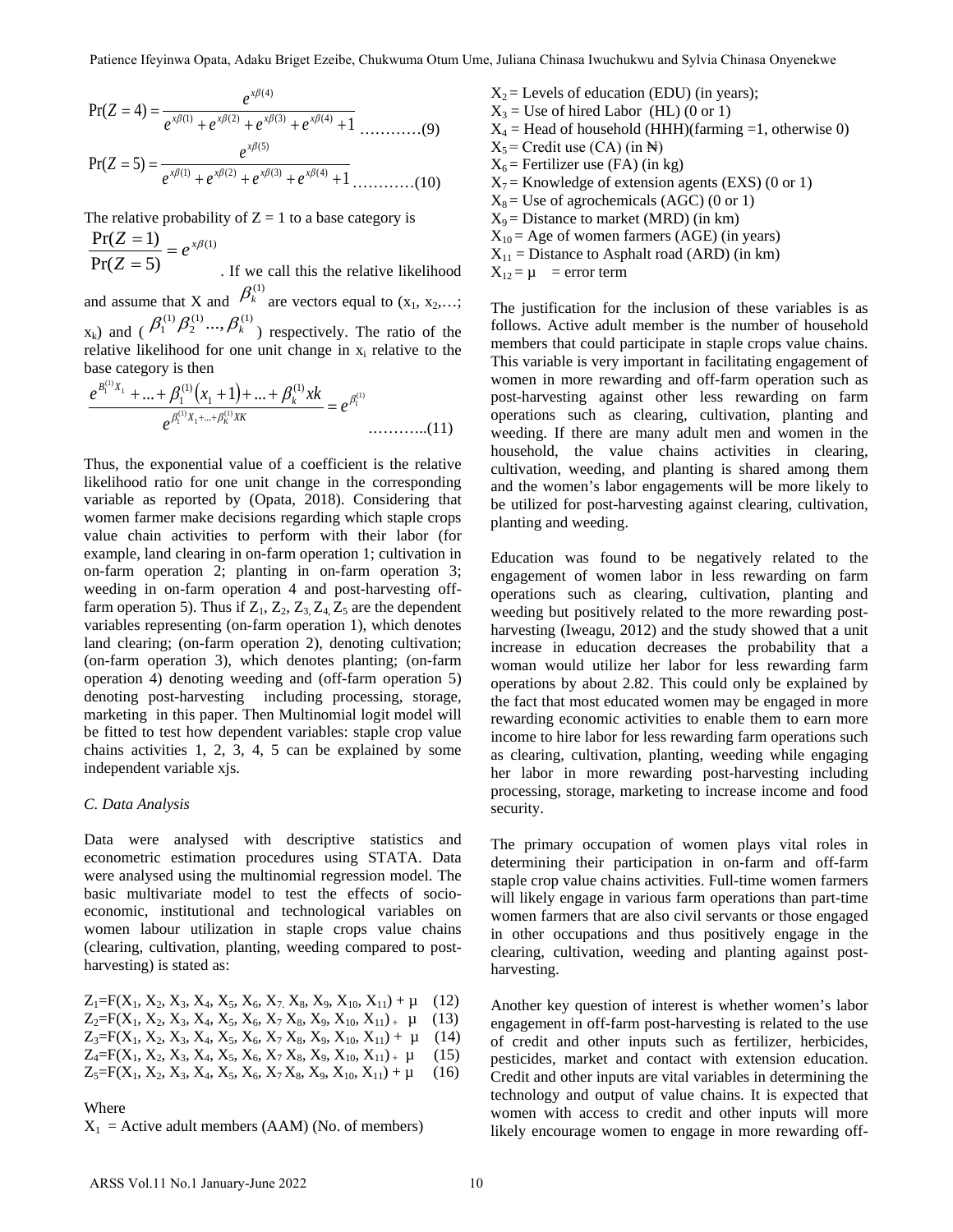farm post-harvesting compared to engagement in on-farm operations such as clearing, cultivation, planting, and weeding. Access to credit has a significant positive impact on female labor utilization in post-harvest operation in a research carried out by (Opata & Arua, 2017).

Female-headed households are likely to participate in less rewarding farm operations than male-headed households. The women head may not be married or that she is widowed, separated or divorced and the management decision is on her. She may not have the facilities to engage in post-harvesting compared to less rewarding clearing, cultivation, planting, and weeding.

Female farmers' age is used to account for her experience and its consequent influence in her utilization of labor where the results in the literature are mixed. Although (Zanello, 2012) conclude that older farmers tend to participate in more rewarding staple crop value chain activities due to their experience in farming compared with the younger peers in Ghana, (Xaba & Masuku, 2012) conclude otherwise for Swaziland. The distances of farmland from the house will also determine whether women will be engaged in off-farm post-harvesting or not. It is expected that women's labor will be engaged in less rewarding on farm operations on farmland closer to their houses than if the farm is located far from their houses.

Surprisingly (Dommati & Chittedi, 2011) reported that farm located near the household might increase the tendency for women's labor to be utilized in more rewarding post-harvesting including processing, storage marketing and thus reduce (hence negative effects) for women labor to be utilized for less rewarding farm operations. The opinion of the women farmers as regards the constraints was measured with Likert-scale.

# **IV. RESULTS AND DISCUSSION**

# *A. Description of the Socio-Economic Characteristics of Respondents*

From the information provided in Table I the variables that characterized the socio-economic factors of the sampled households in the study sites were described. Households' farm operation's choices are varyingly influenced by these socioeconomic variables and other technological and institutional variables. The Table described the age, educational level, marital status of household head, household size, access to credit, farm distance from home.

*Age:* The frequency distribution of respondents according to age is shown in Table I. We see that the majority of the female respondents fall within the age of 41-60 years indicating that there was a relatively high proportion of middle-aged and old farmers in the villages engaged in agriculture. Female labor force participation by age in Nigeria showed that 76.5% of the total labor force falls below 30 years while 21.7% of the total labor force was 30- 64 years.

| TABLE I DESCRIPTION OF SOCIO-ECONOMIC |
|---------------------------------------|
| CHARACTERISTICS OF FEMALE RESPONDENTS |

| s a significant positive impact                                | <b>Characteristics</b>                      | Women $(N=420)$ |  |  |
|----------------------------------------------------------------|---------------------------------------------|-----------------|--|--|
| n post-harvest operation in a                                  | <b>Age Range</b>                            |                 |  |  |
| & Arua, 2017).                                                 | $21 - 30$ years                             | 44 (11)         |  |  |
| re likely to participate in less                               | $31 - 40$ years                             | 68 (17)         |  |  |
| han male-headed households.                                    | $41 - 50$ years                             | 144(36)         |  |  |
| be married or that she is                                      | $51 - 60$ years                             | 108(27)         |  |  |
| orced and the management<br>ot have the facilities to engage   | $>60$ years                                 | 36(9)           |  |  |
| to less rewarding clearing,                                    | Total                                       | 400(100)        |  |  |
| ling.                                                          | <b>Educational Level</b>                    |                 |  |  |
|                                                                | No formal Education                         | 180(45)         |  |  |
| to account for her experience<br>e in her utilization of labor | Primary education                           | 140(35)         |  |  |
| erature are mixed. Although                                    |                                             |                 |  |  |
| that older farmers tend to                                     | Secondary Education                         | 60(15)          |  |  |
| ng staple crop value chain                                     | <b>Tertiary Education</b>                   | 20(5)           |  |  |
| nce in farming compared with<br>a, (Xaba & Masuku, 2012)       | Total                                       | 400(100)        |  |  |
| waziland. The distances of                                     | <b>Marital Status</b>                       |                 |  |  |
| will also determine whether                                    | Single                                      | 8(2)            |  |  |
| f-farm post-harvesting or not.                                 | Married                                     | 276(69)         |  |  |
| labor will be engaged in less<br>s on farmland closer to their | Separated/divorced                          | 28(7)           |  |  |
| ted far from their houses.                                     | Widowed                                     | 88(22)          |  |  |
| hittedi, 2011) reported that                                   | Total                                       | 400(100)        |  |  |
| usehold might increase the                                     | <b>Household Size</b>                       |                 |  |  |
| or to be utilized in more<br>ncluding processing, storage      | $1 - 4$                                     | 80(20)          |  |  |
| (hence negative effects) for                                   | $5 - 8$                                     | 232(58)         |  |  |
| d for less rewarding farm                                      | $9-12$                                      | 72(18)          |  |  |
| ne women farmers as regards                                    | >12                                         | 16(4)           |  |  |
| with Likert-scale.                                             | Total<br>The Proportion Of Income From Crop | 400(100)        |  |  |
| <b>ND DISCUSSION</b>                                           |                                             |                 |  |  |
|                                                                | < 25%                                       | 104(26)         |  |  |
| Economic Characteristics of                                    | 26-50%                                      | 80 (20)         |  |  |
|                                                                | 51-75%                                      | 140(35)         |  |  |
| d in Table I the variables that                                | 100%                                        | 76(19)          |  |  |
| omic factors of the sampled                                    | <b>Farm Distance In Km From Home</b>        |                 |  |  |
| were described. Households'                                    | $<1-3$                                      | 280 (70)        |  |  |
| varyingly influenced by these<br>nd other technological and    | $4 - 6$                                     | 76(19)          |  |  |
| Table described the age,                                       | $7-9$                                       | 36(9)           |  |  |
| status of household head,                                      | >9                                          | 8(2)            |  |  |
| it, farm distance from home.                                   | <b>Status In Farming</b>                    |                 |  |  |
| on of respondents according to                                 | Part-time                                   | 140(35)         |  |  |
| e see that the majority of the                                 | Full time                                   | 260(65)         |  |  |
| hin the age of 41-60 years                                     | Total                                       | 400(100)        |  |  |
| relatively high proportion of                                  | <b>Access To Credit</b>                     |                 |  |  |
| s in the villages engaged in                                   | $\overline{0}$                              | 304(76)         |  |  |
| prce participation by age in<br>of the total labor force falls | $151,000 - 200,000$                         | 48(12)          |  |  |
| of the total labor force was 30-                               | >200,000                                    | 48(12)          |  |  |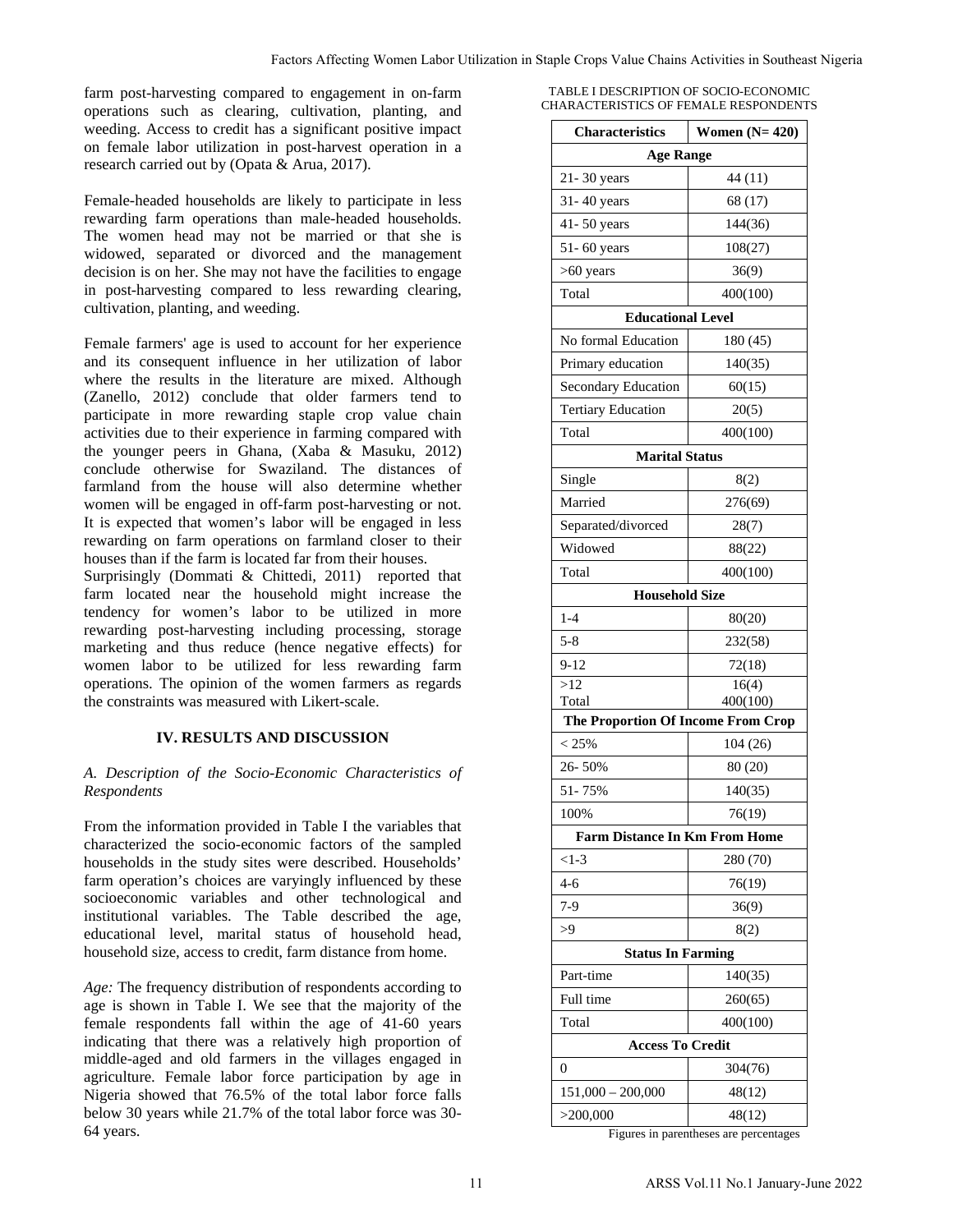Education influences women's participation in crop production. The more educated women are better employed and do not participate actively in farming. The frequency distribution of respondents according to educational attainment is shown in Table I. We see that 45% of the women never went to school at all.

Majorities (69%) of the women respondents were married, 22% were widows and 7% were separated/divorced. In southeast Nigeria women depended on their husbands for land and farm inputs for all their farming activities. In the absence of a woman's husband the extended family shift the responsibility to the woman by giving her the social and emotional support in her farm business (Enete & Amusa, 2010). This implied that women whether married, widowed or separated still received one type of help or the other from either their husbands or members of their families.

In this work, a household represents the occupants of a house which is regarded as a unit and is eating from the same pot Table I. The household size in the area ranged from 1-15 persons. The majority of the respondents (58 % had a household size of between 5-8 persons). The average of the household size is 7 persons. This suggests that the majority of households in the area had a large family size and the women may need to work harder in order to maintain the large family. Table I showed that most of the women farmers interviewed (65%) invariably had farming as their primary occupation and spent a greater portion of their time on it.

The remaining 35 % who combined farming with other occupations as mentioned in Table I realized one quarter or less of their income from farming. This result shows that full-time farmers depended so much on their farming activities as their main source of income. It was also observed that the part-time farmers realized a greater proportion of their income from non- farm activities. They did farm work only when they had satisfied the demands of their non-farm occupations. The result showed that the highest proportion (76 %) of the women farmers had no access to credit. It was only 12% that accessed more than ₦200,000 while 12% accessed between ₦151,000 and ₦200,000. This suggests that most women have no access to credit. For the time that is not the sylvia Chinasa Chinasa Chinasa Chinasa Chinasa Chinasa Chinasa Chinasa Chinasa Chinasa Chinasa Chinasa Chinasa Chinasa Chinasa Chinasa Chinasa Chinasa Chinasa Chinasa Chinasa Chinasa Chinasa C

# *B. Results of Multi Nominal Log it Regression Model*

This section presents the results of the multinomial logistic model and discusses the results of significant variables that determine female labor utilization in different staple crops value chains activities in South-East Nigeria. The variables in Table II were considered and tested for their significance. The multinomial logistic results of land clearing (step 1), cultivation (step 2), planting (step 3), weeding (step 4) and post-harvesting (step 5) was presented in Table II. The tables show the estimated coefficients (β values), standard error, and significant values (P) of the independent variables in the model.

# *1. Diagnostic Test for Multinomial Logit and Correlation Coefficient of Some Variables*

Before subjecting data for multinomial logit analysis several econometric issues needed to be addressed prior to estimation. The multiple correlations among the independent variables and each of the five staple crop value chains activities (dependent variables) were examined to find out those variables that are highly correlated or not correlated with each of the dependent variables. This eliminated the potential of autocorrelation among the dependent and explanatory variables.

An analysis of the variance inflation factor (VIF) did not also show any problem. The use of Multi Nominal Logit Model should be based on the independence of irrelevance attributes (IIA). A critical assumption of Multi Nominal Logit Model is that the error term in estimating the choice probability for individual i (post-harvesting) for alternative j (clearing) is independent of the error term in estimating the choice probability for individual i (post-harvesting) for alternative k (cultivation). This means that the alternative facing the individual should sufficiently be different from each other.

For example, IIA requires that in comparing alternatives clearing and cultivation, the other alternative are irrelevant. Thus a Hausman's specification was carried out to test for the validity of the IIA which is based on the fact that if a choice set is irrelevant, eliminating a choice from the model altogether will not change parameter estimate systematically and the results showed no evidence that the study did not meet IIA assumption.

Therefore clearing, cultivation, planting, weeding, and postharvesting are sufficiently different from each other. The on-farm and off-farm operations are unbiased and consistent parameter estimates. Specifically, the likelihood of women's labor to be utilized in post-harvesting is independent of other alternatives such as clearing, cultivation, planting, and weeding.

# *2. Socio-Economic, Institutional and Technical Factors Affecting the Women's Labor Utilization in Different Farm Operations*

The marginal effects of the multinomial logistic regression model are presented in Table II. Women labor engagements choice on clearing or cultivation or planting or weeding or post-harvesting depend on socio-economic, institutional and technological factors.

The estimated coefficients ( $\beta$  values) measure the expected change in the logit for a unit change in each independent variable, all other independent variables being constant. The sign of the coefficient shows the direction of influence of the variable on the logit. It follows that a positive value indicates an increase in the likelihood that a household will change to the alternative option for the baseline group.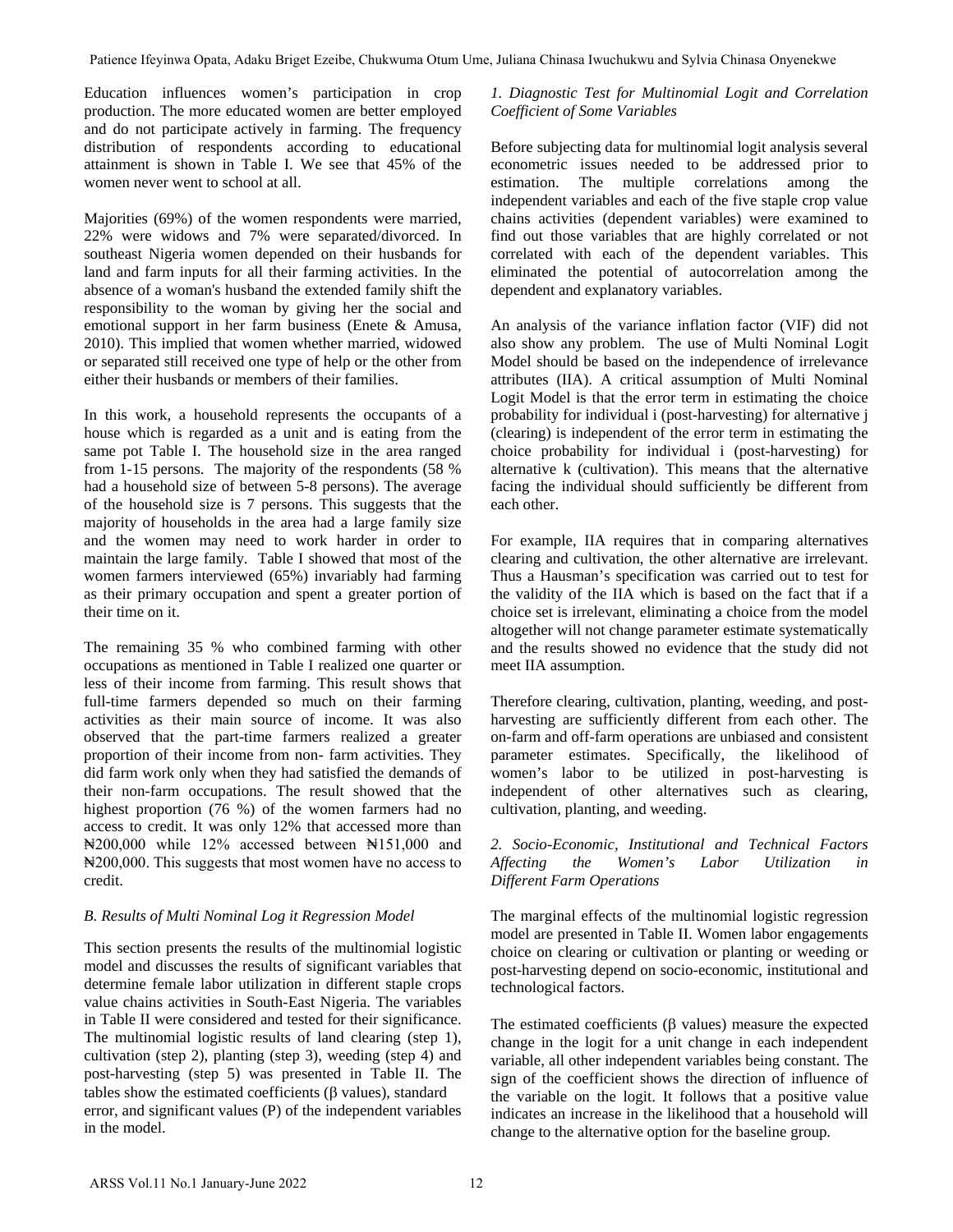TABLE II (a) RESULT OF MULTINOMINAL LOGIT MODEL ANALYSIS OF WOMEN LABOR UTILIZATION IN CLEARING, CULTIVATION, PLANTING, WEEDING, AND POST-HARVESTING

| <b>Variables</b> | (Clearing 1) |            |            | (Cultivation 2) |            |            |  |
|------------------|--------------|------------|------------|-----------------|------------|------------|--|
|                  | Coef.        | Std. error | Sig(p)     | Coef.           | Std err    | Sig(p)     |  |
| AGE              | 0.16733      | 0.82766    | NS.        | $-.0345489$     | .0883651   | 0.696      |  |
| HL               | $-50.29594$  | $1.35e+09$ | 1.000      | $-44.36659$     | $1.53e+09$ | 1.000      |  |
| <b>EDU</b>       | $-3110898$   | 0.1860933  | 0.257      | $-.0398975$     | .0806156   | 0.621      |  |
| <b>EXS</b>       | $-0.4909272$ | 1.704001   | 0.773      | 1.289409        | 1.042368   | 0.216      |  |
| CA.              | $-.0222996$  | 0.0077701  | $0.003***$ | $-.0999755$     | .0003928   | $0.013**$  |  |
| <b>MRD</b>       | $-.0311659$  | 0.006167   | $0.034**$  | $-.000281$      | .0003055   | 0.358      |  |
| <b>FA</b>        | $-0011654$   | 0.0066501  | $0.003***$ | $-.0001533$     | .0001251   | 0.345      |  |
| AGC              | $-1418745$   | 0.0565432  | $0.003***$ | $-.0342453$     | .0001321   | $0.002***$ |  |
| <b>HHH</b>       | $-.0312786$  | 0.045432   | $0.009***$ | $-.0532453$     | 0.017842   | $0.022**$  |  |
| AAM              | $-.03880$    | 0.3567     | $0.039**$  | $-1589342$      | 0.095641   | $0.044**$  |  |
| <b>ARD</b>       | $-0.037099$  | 0.5328932  | $0.043**$  | $-.2378609$     | 0.564321   | $0.036**$  |  |
| Cons             | 29.38213     | 11.04304   | 0.0011     | 6.271686        | 5.595692   | 0.262      |  |

Statistics Chi<sup>2</sup> = 71; Prob. > Chi<sup>2</sup> < 0.001; Pseudo  $R^2 = 0.859$ . No of obs. = 400

TABLE II (b)

| <b>Variables</b>                                                                                                         |                                                                                                                                           | <b>Planting 3</b>                                                                                                                                   |                                                                                                                                             |                                                                                                                                                                 | <b>Weeding 4</b>                                                                                                                             |                                                                                                                                    |
|--------------------------------------------------------------------------------------------------------------------------|-------------------------------------------------------------------------------------------------------------------------------------------|-----------------------------------------------------------------------------------------------------------------------------------------------------|---------------------------------------------------------------------------------------------------------------------------------------------|-----------------------------------------------------------------------------------------------------------------------------------------------------------------|----------------------------------------------------------------------------------------------------------------------------------------------|------------------------------------------------------------------------------------------------------------------------------------|
|                                                                                                                          | Coef.                                                                                                                                     | Std. error                                                                                                                                          | Sig(p)                                                                                                                                      | Coef.                                                                                                                                                           | Std err                                                                                                                                      | Sig(p)                                                                                                                             |
| AGE<br>HL<br><b>EDU</b><br>EXS<br><b>CA</b><br><b>MRD</b><br><b>FA</b><br>AGC<br><b>HHH</b><br>AAM<br><b>ARD</b><br>Cons | $-16.77639$<br>.29594<br>.0311089<br>.425554<br>.266996<br>.165922<br>-43.42289<br>.001165<br>.032189<br>.0314571<br>.7910506<br>1.970991 | .1685738<br>.002356<br>0.000933<br>1.704001<br>0.0077701<br>0.006167<br>$8.80e + 0.8$<br>0.0066501<br>0.0236543<br>0.003256<br>0.183245<br>0.893222 | $0.011**$<br>$0.001***$<br>$0.057*$<br>0.773<br>$0.003***$<br>0.778<br>1.000<br>0.798<br>$0.002***$<br>$0.007***$<br>$0.035**$<br>$0.036**$ | $-.0356422$<br>$-.023567$<br>$-.098763$<br>1.28452<br>$-.055489$<br>$-.005681$<br>$-4.337626$<br>$-.0001533$<br>.0342453<br>.0123245<br>$-.0432710$<br>.3245122 | .0345651<br>.001234<br>.0342675<br>1.324658<br>.0003928<br>.0043261<br>$8.90e+0.8$<br>.0005436<br>.0003421<br>0.017842<br>0.01453<br>0.23143 | 0.696<br>$0.004***$<br>0.621<br>0.216<br>$0.013**$<br>0.358<br>3.222<br>0.345<br>$0.003***$<br>$0.022**$<br>$0.046**$<br>$0.031**$ |
|                                                                                                                          | 21.05641                                                                                                                                  | 7.9043041                                                                                                                                           | 0.008                                                                                                                                       | 6.325432                                                                                                                                                        | 4.34257                                                                                                                                      | 0.089                                                                                                                              |

Statistics Chi2 = 71; Prob. > Chi2 < 0.001; Pseudo R2 = 0.859. No of obs. = 400

A negative value shows that it is less likely that a household will consider the alternative to baseline. Therefore, in this study, a positive coefficient value in clearing implies an increase in the likelihood of remaining in clearing compared to post-harvesting (baseline). The significant values (also known as P-value) show whether a change in the independent variable significantly influences the logit at a given level. In this study, the variables were tested at 1% 5% and 10% significant levels. Thus, if the significant value is greater than 0.01, 0.05 and 0.1, then it shows that there is insufficient evidence to support the claim that the independent variable influences a change away from the baseline activity. If the significant value is equal or less than 0.01, 0.05 and 0.1, then there is enough evidence to support a claim presented by the coefficient value. The standard error in the value measures the standard deviation of the error in the value of a given variable.

As indicated in Table II, some predictor variables influenced women labor utilization in staple crops values chains activities significantly. Of the 11 independent variables used in the model, 7 variables in the clearing, 5 variables in cultivation, 8 variable in planting and 5 variables in weeding are statistically significant at 1%, 5% and 10% significant levels.

Younger women's farmers were found moving to postharvesting compared to planting and a year decrease in age increases the propensity to engage in post-harvesting operations by 16 percent. Active adult members increase the propensity of women labor engagements' in post-harvesting farm operations against less rewarding farm operations such as clearing, cultivation, planting, and weeding. Technical factors such as the use of fertilizers, credit, agrochemicals were all found to increase the propensity of women labor engagements in more rewarding post-harvesting compared to less rewarding clearing, cultivation, and planting. Being a women head of household positively affected women engagement in planting and weeding. The coefficient of planting was 3 percent and significant at 1 per cent, while the coefficient of weeding was 3 percent and also significant at 1 percent. The result agrees with (Enete & Amusa, 2010) who observed that female-headed households engage in planting and weeding farm operations to sustain their households. **EXAMENT WORKS VOL.11 AREN'** CROSS Vol.12 AREN' CROSS Vol.12 AREN' CROSS Value Chains Activities and Nigerial Northern Cross Affecting Women Labor Utilization in Staple Cross Affecting Women Labor Utilization in Staple (

Distance to asphalt road negatively and significantly affected women's labor engagement in clearing with a coefficient of 3.7 percent which is significant at 1per cent probability level, and in weeding with a coefficient of 4 percent and also significant at 1 percent. This implies that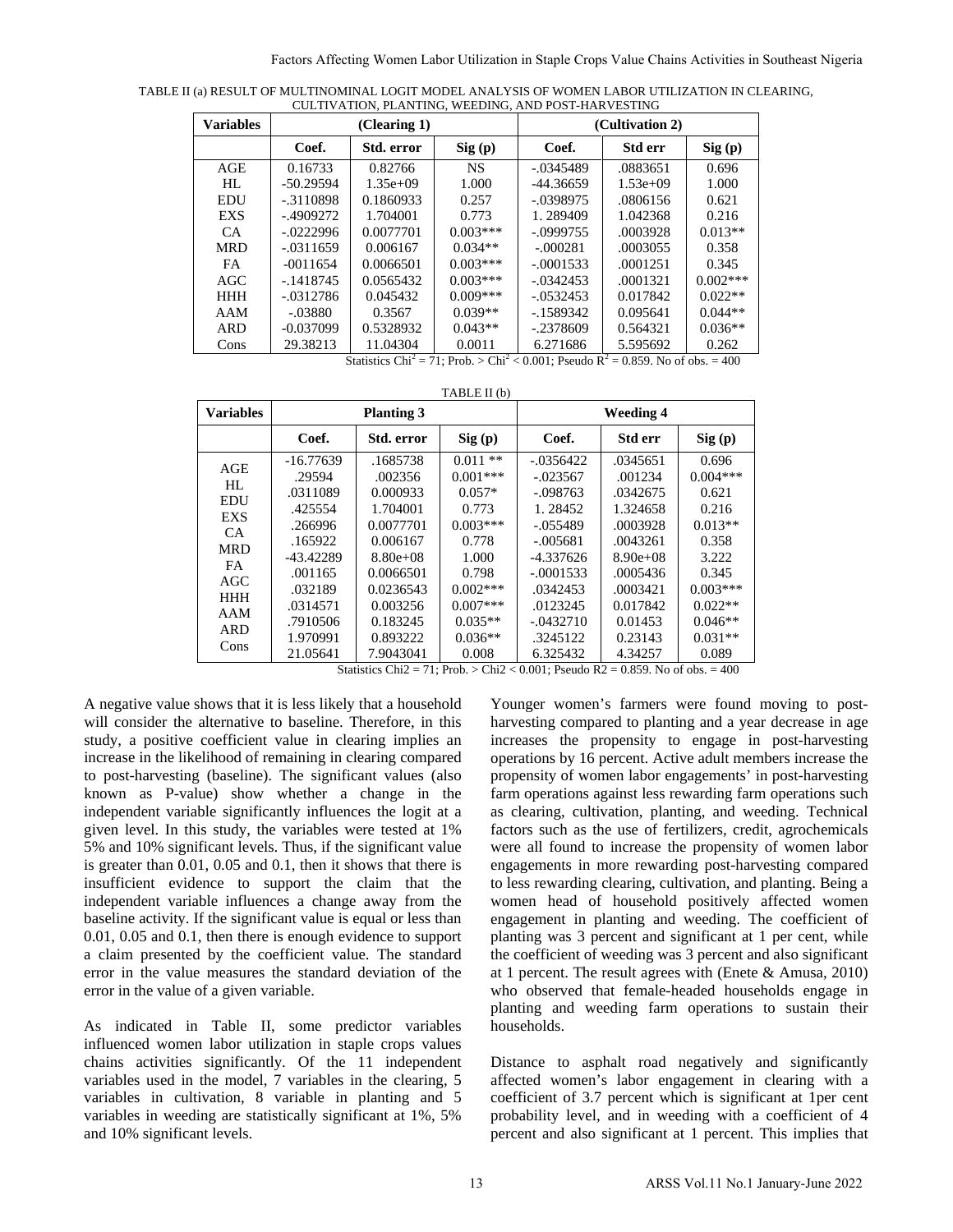model is 0.76 implying that the independent variables in the model explained only 76 percent of the variability in different farm operations engaging women labor in clearing, cultivation, planting, weeding against harvesting in southeast Nigeria.

*C. The Constraint Militating Against Women's Labor Utilization in Staple Crop Value Chain Activities.*

The opinion of the women farmers as regards the constraints was measured with Likert-scale.

Likert-type scale of a 4 point was adopted and graded as very serious = 4, serious = 3, not very serious =  $\frac{1}{2}$  and not  $series = 1$ .

Based on this grading, the levels of constraints facing women farmers were ranked using a weighted mean. The mean score (MS) of respondents based on the point scale is  $4+3+2+1 = 10/4 = 2.5$ . Using the interval scale of 0.05, the upper limit cut off point was  $2.5+0.05 = 2.55$ ; the lower limit was  $2.5 - 0.05 = 2.45$ . Then, any mean score (MS) below 2.45, was ranked as "not serious, and not very serious" while between 2.45 and 2.55 were considered as "serious", while any greater than or equal to 2.55 was considered as "very serious" problems to farmers (Opata, Nweze, Ezeibe, & Mallam, 2018).

Table III below shows that 17 out of 20 constraints mentioned above were regarded as very serious problems. Their mean values were above the set criteria of 2.50. Lack of finance was the most serious problem with the mean value of 4.00.

| vomen being one kilometer further away from the asphalt<br>oad will increase their propensity to engage in post-<br>arvesting value chains compared to clearing and weeding.<br>Papohunda, (2012) reported that about 70% of the<br>conomically active women population is involved in post-<br>arvest value chains such as threshing, shelling, handling,<br>vinnowing, processing, storage, transportation,<br>and<br>narketing. Distance to farm negatively and significantly<br>ffected the women labor engagement in the clearing. One<br>ilometer further away from home will increase the<br>propensity to engage in the clearing by 3 percent and<br>ignificant at 5 percent.<br>nstitutional factor such as use of credit had a negatively |                 | southeast Nigeria.                                                                        |            |                                                                                                      | model is 0.76 implying that the independent variables i<br>model explained only 76 percent of the variability<br>different farm operations engaging women labor in clea<br>cultivation, planting, weeding against harvesting                                                                                                                                                                               |  |  |  |
|-----------------------------------------------------------------------------------------------------------------------------------------------------------------------------------------------------------------------------------------------------------------------------------------------------------------------------------------------------------------------------------------------------------------------------------------------------------------------------------------------------------------------------------------------------------------------------------------------------------------------------------------------------------------------------------------------------------------------------------------------------|-----------------|-------------------------------------------------------------------------------------------|------------|------------------------------------------------------------------------------------------------------|------------------------------------------------------------------------------------------------------------------------------------------------------------------------------------------------------------------------------------------------------------------------------------------------------------------------------------------------------------------------------------------------------------|--|--|--|
|                                                                                                                                                                                                                                                                                                                                                                                                                                                                                                                                                                                                                                                                                                                                                     |                 |                                                                                           |            |                                                                                                      |                                                                                                                                                                                                                                                                                                                                                                                                            |  |  |  |
|                                                                                                                                                                                                                                                                                                                                                                                                                                                                                                                                                                                                                                                                                                                                                     |                 |                                                                                           |            | C. The Constraint Militating Against Women's 1<br>Utilization in Staple Crop Value Chain Activities. |                                                                                                                                                                                                                                                                                                                                                                                                            |  |  |  |
|                                                                                                                                                                                                                                                                                                                                                                                                                                                                                                                                                                                                                                                                                                                                                     |                 | The opinion of the women farmers as regards the consti<br>was measured with Likert-scale. |            |                                                                                                      |                                                                                                                                                                                                                                                                                                                                                                                                            |  |  |  |
| nd significant effect on propensity for women labor to be<br>ngaged in clearing compared with post-harvesting at a                                                                                                                                                                                                                                                                                                                                                                                                                                                                                                                                                                                                                                  | $s$ erious = 1. |                                                                                           |            |                                                                                                      | Likert-type scale of a 4 point was adopted and grad-<br>very serious = 4, serious = 3, not very serious = 2 and                                                                                                                                                                                                                                                                                            |  |  |  |
| oefficient of 2 per cent and significant at 1% probability<br>evel; while cultivation has a coefficient of 9 percent at 5<br>ercent significant level as shown in Table II. Therefore, the<br>ull hypothesis which states that the socio-economic,<br>nstitutional and technical factors have no significant effect<br>n women labor engagement in staple crops value chains<br>ctivities was rejected.                                                                                                                                                                                                                                                                                                                                             |                 |                                                                                           |            |                                                                                                      | Based on this grading, the levels of constraints f<br>women farmers were ranked using a weighted mean<br>mean score (MS) of respondents based on the point sc<br>$4+3+2+1 = 10/4 = 2.5$ . Using the interval scale of 0.0.<br>upper limit cut off point was $2.5+0.05 = 2.55$ ; the l<br>limit was $2.5 - 0.05 = 2.45$ . Then, any mean score (MS) b<br>2.45, was ranked as "not serious, and not very ser |  |  |  |
| Vomen devote a much larger share of their labor time to<br>taple crops value chains activities and thus regarded as<br>urrent managers of this sector. Factors affecting women<br>abor utilization in staple crop value chains activities were                                                                                                                                                                                                                                                                                                                                                                                                                                                                                                      |                 | & Mallam, 2018).                                                                          |            |                                                                                                      | while between 2.45 and 2.55 were considered as "seri<br>while any greater than or equal to 2.55 was consider<br>"very serious" problems to farmers (Opata, Nweze, Ez                                                                                                                                                                                                                                       |  |  |  |
| dult members which had negative and significant influence<br>or use of hours of women labor in on-farm operations<br>ompared to post-harvesting; headship position had positive<br>nd significant influence, access to credit and education had<br>egative and significant influence. The $R^2$ value of the                                                                                                                                                                                                                                                                                                                                                                                                                                        | value of 4.00.  |                                                                                           |            |                                                                                                      | Table III below shows that 17 out of 20 consti<br>mentioned above were regarded as very serious prob<br>Their mean values were above the set criteria of 2.50.<br>of finance was the most serious problem with the                                                                                                                                                                                         |  |  |  |
| TABLE III DISTRIBUTION OF RESPONDENTS ACCORDING TO CONSTRAINTS IDENTIFIED<br><b>Constants</b>                                                                                                                                                                                                                                                                                                                                                                                                                                                                                                                                                                                                                                                       | F               | X                                                                                         | <b>SD</b>  | <b>Decision</b>                                                                                      |                                                                                                                                                                                                                                                                                                                                                                                                            |  |  |  |
| Lack of finance                                                                                                                                                                                                                                                                                                                                                                                                                                                                                                                                                                                                                                                                                                                                     | 400             | 4.00                                                                                      | 0.4        | <b>VS</b>                                                                                            |                                                                                                                                                                                                                                                                                                                                                                                                            |  |  |  |
| Lack of extension services                                                                                                                                                                                                                                                                                                                                                                                                                                                                                                                                                                                                                                                                                                                          | 248             | 2.50                                                                                      | $2.0\,$    | VS                                                                                                   |                                                                                                                                                                                                                                                                                                                                                                                                            |  |  |  |
| Lack of inputs                                                                                                                                                                                                                                                                                                                                                                                                                                                                                                                                                                                                                                                                                                                                      | 288             | 2.90                                                                                      | 1.8        | <b>VS</b>                                                                                            |                                                                                                                                                                                                                                                                                                                                                                                                            |  |  |  |
| Lack of storage facilities                                                                                                                                                                                                                                                                                                                                                                                                                                                                                                                                                                                                                                                                                                                          | 300             | 2.90                                                                                      | 1.8        | <b>VS</b>                                                                                            |                                                                                                                                                                                                                                                                                                                                                                                                            |  |  |  |
| Lack of credit and loan                                                                                                                                                                                                                                                                                                                                                                                                                                                                                                                                                                                                                                                                                                                             | 388             | 3.90                                                                                      | 0.5        | <b>VS</b>                                                                                            |                                                                                                                                                                                                                                                                                                                                                                                                            |  |  |  |
| Lack of infrastructure                                                                                                                                                                                                                                                                                                                                                                                                                                                                                                                                                                                                                                                                                                                              | 300             | 3.00                                                                                      | 1.0        | <b>VS</b>                                                                                            |                                                                                                                                                                                                                                                                                                                                                                                                            |  |  |  |
| Negative attitude of women                                                                                                                                                                                                                                                                                                                                                                                                                                                                                                                                                                                                                                                                                                                          | 180             | 1.80                                                                                      | 2.6        | NS                                                                                                   |                                                                                                                                                                                                                                                                                                                                                                                                            |  |  |  |
|                                                                                                                                                                                                                                                                                                                                                                                                                                                                                                                                                                                                                                                                                                                                                     | 208             | 2.10                                                                                      | 2.2        | NS                                                                                                   |                                                                                                                                                                                                                                                                                                                                                                                                            |  |  |  |
| Illiteracy                                                                                                                                                                                                                                                                                                                                                                                                                                                                                                                                                                                                                                                                                                                                          |                 |                                                                                           |            |                                                                                                      |                                                                                                                                                                                                                                                                                                                                                                                                            |  |  |  |
| Pest and disease                                                                                                                                                                                                                                                                                                                                                                                                                                                                                                                                                                                                                                                                                                                                    | 280             | 2.80                                                                                      | 1.9        | <b>VS</b>                                                                                            |                                                                                                                                                                                                                                                                                                                                                                                                            |  |  |  |
| The high cost of labor                                                                                                                                                                                                                                                                                                                                                                                                                                                                                                                                                                                                                                                                                                                              | 284             | 2.83                                                                                      | 1.9        | <b>VS</b>                                                                                            |                                                                                                                                                                                                                                                                                                                                                                                                            |  |  |  |
| Transportation problem                                                                                                                                                                                                                                                                                                                                                                                                                                                                                                                                                                                                                                                                                                                              | 264             | 2.65                                                                                      | $2.0\,$    | <b>VS</b>                                                                                            |                                                                                                                                                                                                                                                                                                                                                                                                            |  |  |  |
|                                                                                                                                                                                                                                                                                                                                                                                                                                                                                                                                                                                                                                                                                                                                                     | 264             | 2.65                                                                                      | $2.0\,$    | <b>VS</b>                                                                                            |                                                                                                                                                                                                                                                                                                                                                                                                            |  |  |  |
| Land tenure problem<br>Low motivation                                                                                                                                                                                                                                                                                                                                                                                                                                                                                                                                                                                                                                                                                                               | 100             | 1.0                                                                                       | 2.9        |                                                                                                      |                                                                                                                                                                                                                                                                                                                                                                                                            |  |  |  |
|                                                                                                                                                                                                                                                                                                                                                                                                                                                                                                                                                                                                                                                                                                                                                     |                 |                                                                                           |            | $_{\rm NS}$                                                                                          |                                                                                                                                                                                                                                                                                                                                                                                                            |  |  |  |
| The poor and seasonal road network                                                                                                                                                                                                                                                                                                                                                                                                                                                                                                                                                                                                                                                                                                                  | 256             | 2.60                                                                                      | 2.0        | <b>VS</b>                                                                                            |                                                                                                                                                                                                                                                                                                                                                                                                            |  |  |  |
| Price fluctuation of produce                                                                                                                                                                                                                                                                                                                                                                                                                                                                                                                                                                                                                                                                                                                        | 316             | 3.20                                                                                      | $0.8\,$    | <b>VS</b>                                                                                            |                                                                                                                                                                                                                                                                                                                                                                                                            |  |  |  |
| Difficulty in marketing produce                                                                                                                                                                                                                                                                                                                                                                                                                                                                                                                                                                                                                                                                                                                     | 308             | 3.10                                                                                      | 0.9        | <b>VS</b>                                                                                            |                                                                                                                                                                                                                                                                                                                                                                                                            |  |  |  |
| High spoilage                                                                                                                                                                                                                                                                                                                                                                                                                                                                                                                                                                                                                                                                                                                                       | 340             | 3.40                                                                                      | 0.7        | <b>VS</b>                                                                                            |                                                                                                                                                                                                                                                                                                                                                                                                            |  |  |  |
| The tediousness of most farm operations                                                                                                                                                                                                                                                                                                                                                                                                                                                                                                                                                                                                                                                                                                             | 284             | 2.65                                                                                      | 2.0        | <b>VS</b>                                                                                            |                                                                                                                                                                                                                                                                                                                                                                                                            |  |  |  |
| Lack of mechanization of farm operations<br>Small sized farm plots                                                                                                                                                                                                                                                                                                                                                                                                                                                                                                                                                                                                                                                                                  | 244<br>380      | 2.50<br>3.80                                                                              | 1.8<br>0.6 | <b>VS</b><br><b>VS</b>                                                                               |                                                                                                                                                                                                                                                                                                                                                                                                            |  |  |  |

TABLE III DISTRIBUTION OF RESPONDENTS ACCORDING TO CONSTRAINTS IDENTIFIED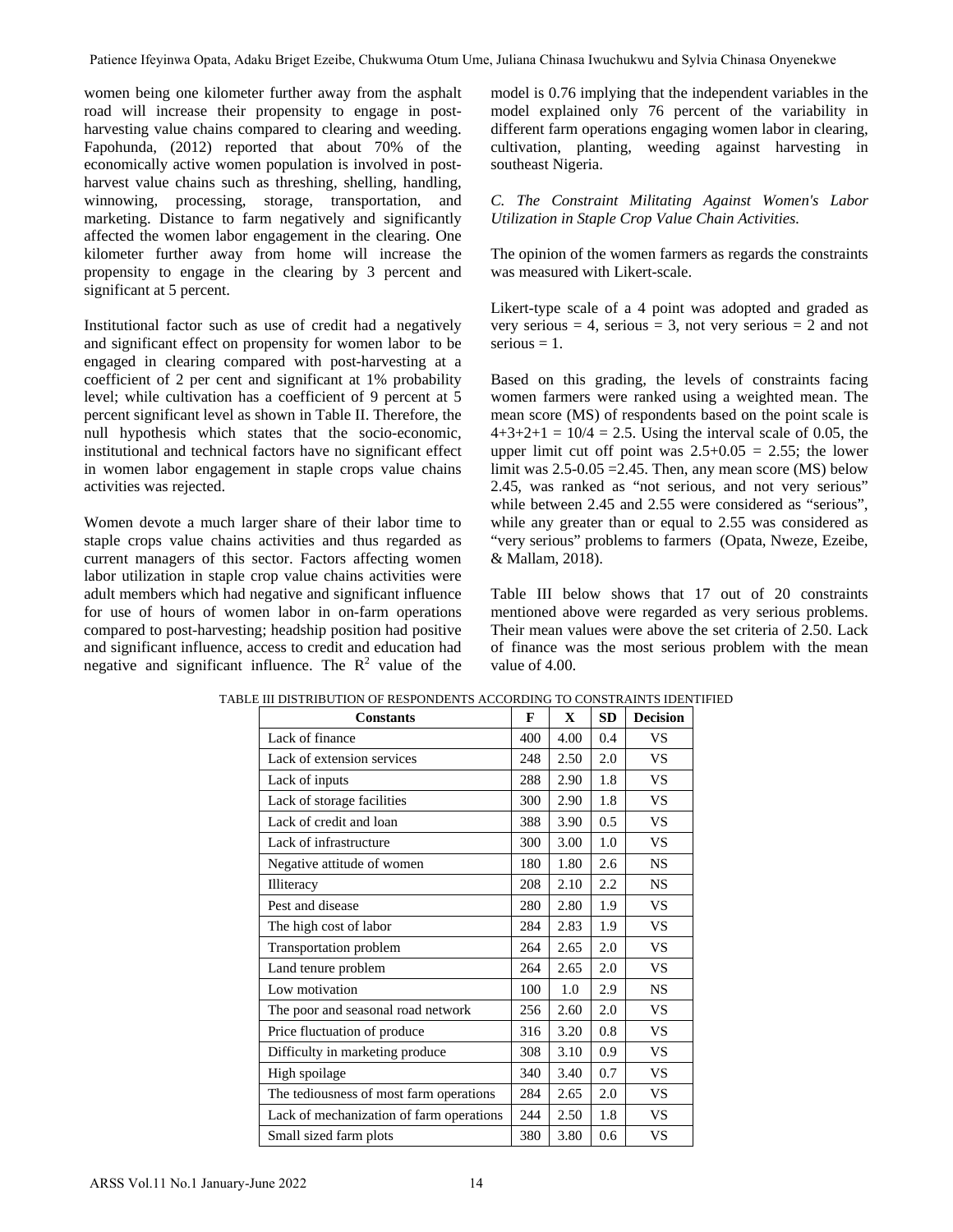Other farm constraints viewed very serious included lack of credit and loan (3.90), small sized farm plots (3.80), high spoilage (3.40), price fluctuation of produce(3.20), lack of infrastructure (3.00), lack of farm inputs and storage facilities (2.90), cost of labor (2.83), land tenure system and pest and disease (2.80), transportation problem and technology of most farm operation (2.65), lack of mechanization of farm operation and lack of extension service (2.50) were also perceived as serious problems militating against women's engagement in staple crop value chain activities. The result of the opinion of the women farmers as regards the problems they faced in crop production is presented in Table III.

Illiteracy, negative attitude of women and low motivation were not serious problems and the least was low motivation with a mean value of 1.0. Most of the respondents had their farm plots scattered at different locations within and outside the village. With the poor road networks and lack of means of transportation in the rural areas, the majority of the respondents spent much time and labor trekking and carrying products to and fro the farm.

Again, some of the respondents sold their farm products at a time they would not have loved to do so because they could not preserve them. Since most agricultural products are perishable items, without the necessary storage and preservative measures, some women farmers complained of deterioration and loss of the quantity of products when they made attempt to store them.

Another area the respondents expressed concern was the constant changes in the price of planting materials with the unit price of planting materials such as seed yams, rice, maize, okra, cassava cuttings among others increasing daily. Some of the respondents reported that they could no longer afford to buy them because of insufficient capital. They rather limit themselves to materials from previous farm work. It could be said then that all these staple crops value chains constraints identified affected productive capabilities of the respondents in southeast Nigeria.

#### **V. CONCLUSION**

This study employ descriptive statistics and multinomial logit model on data collected from 400 randomly selected women farmers engaged in staple crop value chains activities in southeast Nigeria during 2016/17 crop year, and identified socioeconomic, institutional and technological factors affecting their engagements in on-farm and less rewarding staple crop value chain activities such as clearing, cultivation, planting, weeding compared to post harvesting in Southeast Nigeria. The aim is to determine factors that increase the propensity of women's engagement in more rewarding off-farm post harvesting in staple crop value chain activities which is linked to input and output marketing such as handing, threshing, shelling, winnowing, storage, processing and marketing compared with their engagement in less rewarding on-farm value chains

activities in staple crop such as clearing, cultivation, planting and weeding. Multinomial logit results show that complementary input such as the use of credit, hired labor, fertilizers, agrochemicals, more land, adult men/women and extension services had a negative relationship with women's engagement in less rewarding farm operations. The constraint militating against women's labor utilization in staple crop value chain activities were lack of storage facilities, lack of credit, lack of improved input, poor road network and land tenure problems. The paper recommends institutional framework through extension education, technology-supply industries, financial institutions, improved road network could enhance women's labor engagement in more beneficial value chains activities such as post-harvest operations since women farmer selling to the market are more rewarding than engagement in clearing, cultivation, planting and weeding so that the intermediaries do not hamper food security. Factors Women and the University with the state of the state of the state of the state of the state of the state of the state of the state of the state of the state of the state of the state of the state of the state of

### **VI. ACKNOWLEDGEMENT**

This work was supported by Department of Agricultural Economics, University of Nigeria Nsukka under the Departmental best Ph.D project.

#### **REFERENCES**

- [1] Abass, A. B., Ndunguru, G., Mamiro, P., Alenkhe, B., Mlingi, N., & Bekunda, M. (2014). Post-harvest food losses in a maize-based farming system of semi-arid savannah area of Tanzania. *Journal of Stored Products Research*, *57*, 49-57. Retrieved from https://doi.org/10.1016/j.jspr.2013.12.004
- [2] Agro Nigeria. (2017). *NSPRI says Nigeria records 2.7 trillion deficit annually from post-harvest losses*.
- [3] Ajaero, C. K. (2017). A gender perspective on the impact of the flood on the food security of households in rural communities of Anambra state, Nigeria. *Food Security*, *9*(4), 685-695. Retrieved from https://doi.org/10.1007/s12571-017-0695-x
- [4] Buchner, B., Fischler, C., Gustafson, E., Reilly, J., Riccardi, G., & Ricordi, C.,. (2012). Food waste: causes, impacts, and proposals. *Barilla Center for Food & Nutrition (BCFN)*, 53–61. Retrieved from https://doi.org/45854585
- [5] Butterworth, R., Abdulsalam-saghir, P., & Martin, A. (September, 2008). Gender And Diversity Report.
- [6] Dillon, B., & Barrett, C. B. (2016). Agricultural factor markets in Sub-Saharan Africa : An updated view with formal tests for market failure. *Food Policy*. Retrieved from https://doi.org/10.1016/j. foodpol.2016.09.015
- [7] Dommati, D., & Chittedi, K. R. (2011). Socio-economic Conditions of Agricultural Women Labour in Andhra Pradesh : A case study of Karimnagar district. *International Journal of Business Economics & Management Research*, *2*(3), 27.
- [8] Doss, C. (2016). *Women and Agricultural Productivity : What Does the Evidence Tell Us?* Yale. Retrieved from http://www.econ.yale.edu/~egcenter
- Doss, C., Meinzen-Dick, R., Quisumbing, A., & Theis, S. (2018). Women in agriculture: Four myths. *Global Food Security*, *16* (July 2017), 69-74. Retrieved from https://doi.org/10.1016/j.gfs.2017. 10.001
- [10] Doss, C., Raney, T., Anríquez, G., Croppenstedt, A., Gerosa, S., Lowde, S., & Matuscke, I. (2011). The role of women in agriculture. *Food and Agriculture Organization of the United Nations*, (11), 1- 48. Retrieved from https://doi.org/10.1002/2014GB005021
- [11] Ebata, A., Alejandra, P., Pacheco, V., & Cramon-taubadel, S. Von. (2017). The influence of proximity to market on bean producer prices in Nicaragua, *00*(0), 1-9. Retrieved from https://doi.org/10.1111/ agec.12347